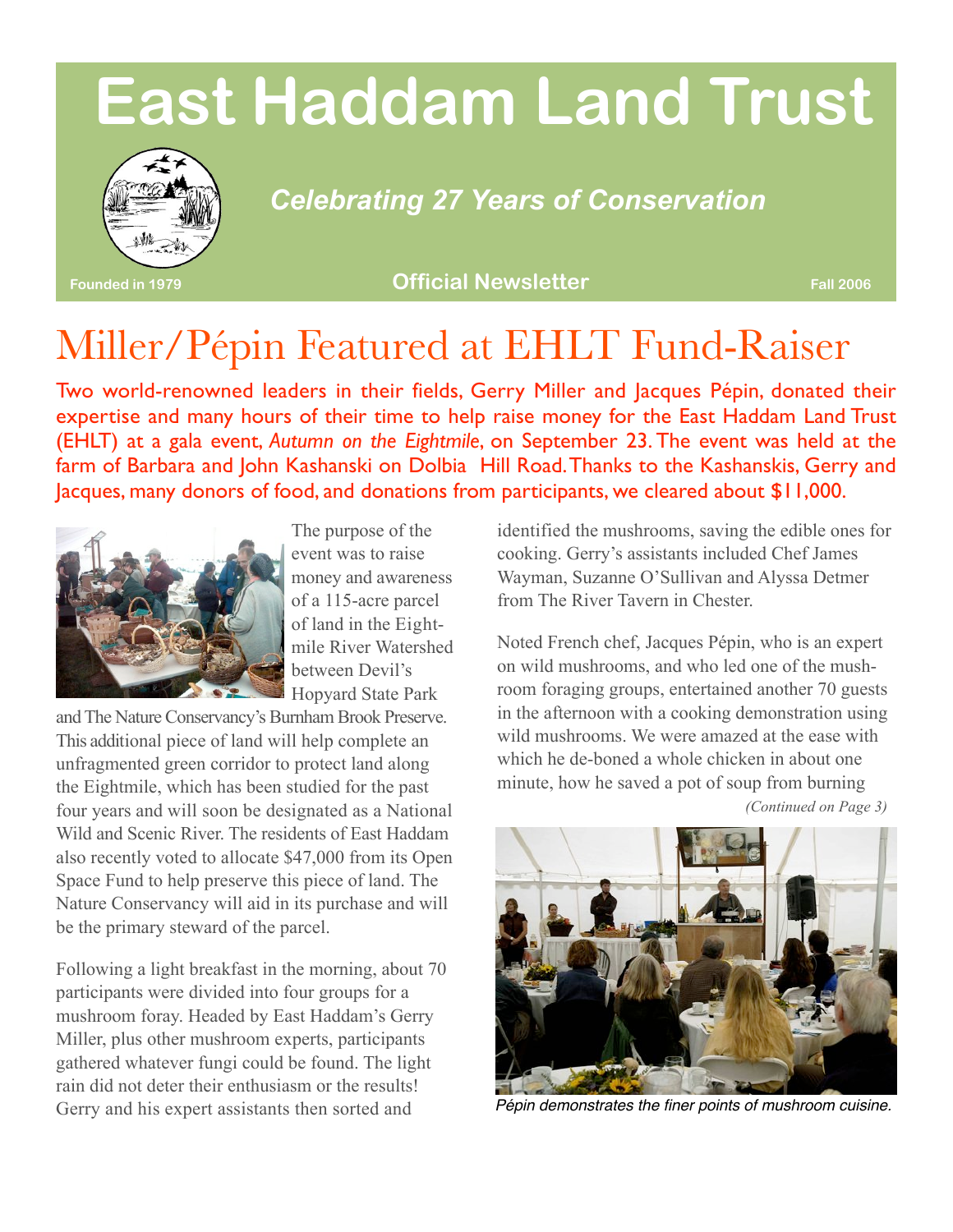# EHLT: Preserving Open Space

If there's one thing that everyone in East Haddam agrees on, it's the importance of the town's rural character in our lives. For over 25 years, the East Haddam Land Trust has been working – often behind the scenes – to acquire and protect the meadows, woodlands, streams, wetlands, scenic vistas and rocky hillsides that give East Haddam its special character.



*A view along the trail at Sheepskin Hollow*



*View of beaver pond* 



*New trails and bridge* 

East Haddam Land Trust - page 2

To achieve its goals, the EHLT depends on its members' support. Some members may help by serving on a committee, working on an event, or helping to maintain our preserves - but all should know that every membership is vital to our organization. Every dollar that is donated to the EHLT is essential to our ability to assist East Haddam property owners in preserving their land as open space and maintaining the properties we currently hold.

The Land Trust now holds about 230 acres in 12 preserves. Another 113 acres of land are held in easements. Easements allow the owners to maintain use of the land, while agreeing not to develop it.

If you are interested in learning more about options for conserving your land, or if you would like to know how you can help the East Haddam Land Trust, please contact Rob Smith, Anita Ballek, or any of the EHLT Board of Directors.

#### **Busy as a beaver at Sheepskin Hollow**

If you haven't hiked in the Sheepskin Hollow Preserve recently, we suggest you plan a visit there soon. Improvements to the trail network by the EHLT stewardship crew include a foot bridge across one of the streams there and a new loop trail that connects Woodmont Circle to other trails in the preserve.

Even more exciting, however, is the recent activity by the preserve's resident beavers. Overlooking the beaver pond from the hillside on the white trail, hikers will be immediately struck by the vast expansion of the original beaver pond. Further down the trail is a whole new area of activity, where the beaver have begun damming and flooding one of the inlet streams, creating a small, separate pond. The white trail passes within feet of this area, making it possible to get a close-up view of their activity.

If you watch quietly from a vantage point just uphill from the pond, you just might be lucky enough to see these enterprising creatures in action.  $\triangleq$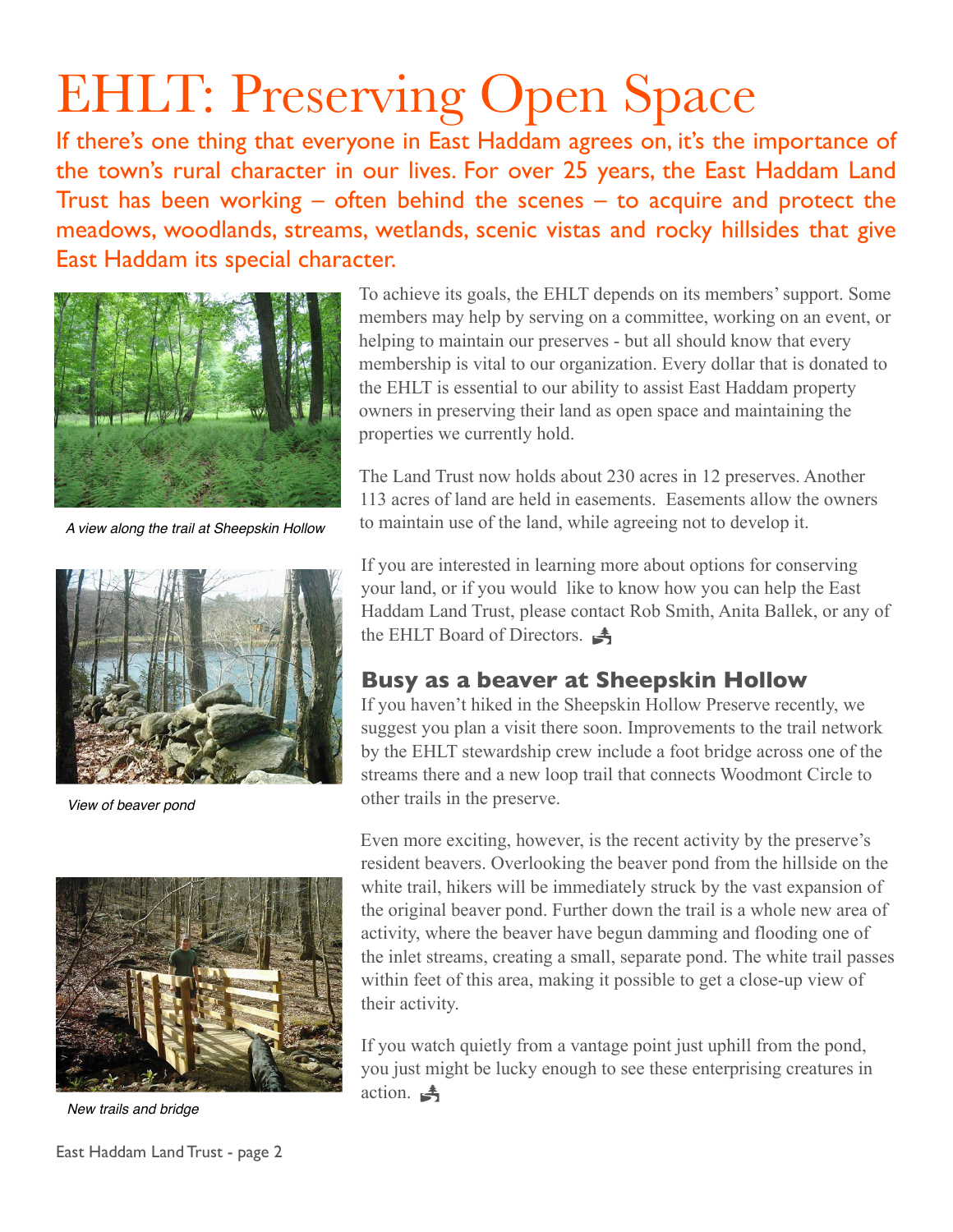#### *Miller/Pépin continued from Page 1.*

(with great sense of humor and amusement for the audience) and his improvisations of throwing together "a little of this" and "a little of that" to create such savory results. As he cooked, he auctioned his wild mushroom concoctions to the on-lookers. He also auctioned several knives and other cooking utensils, that carry his name, and he even auctioned his cooking apron! Following the cooking demonstration, he personalized and signed the latest copy of his most recent book, *Fast Food My Way*, and he donated a portion of the proceeds to the Land Trust.

Afternoon guests were served hors d'oeuvres donated by many local businesses including Bistro by Benigno, Fabled Foods, La Vita Gustosa, On the Rocks Restaurant, Sig's Water Street Café, Simon's Marketplace, The Cooking Company and Village Pizza. Michele Keller, owner of Restaurant du Village, was there in person to serve his own wild mushroom soup to guests. Paul Truby representing Beltane Farms from Lebanon had goat cheeses, Chamard Vineyards from Clinton provided tasting of their finest wines, and Cato Corner Farm featured many of their artisan cow cheeses. Ashlawn farms of Lyme donated coffee. Scott's Orchards provided an abundance of freshly picked apples and Grist Mill Market provided numerous food and non-food supplies. Flower arrangements were provided by Ballek's Garden Center, and Eastern Rental Tent & Party



*EHLT President Rob Smith, Gerry Miller, Martha McLaud Tonucci, Jacques Pépin, James Wayman, Suzanne O*'*Sullivan*

Supplies donated table linens and chairs. Keyboard and Irish recorder music was provided in the morning by Dan Ringuette, and afternoon guests were entertained by Neil Fitzpatrick on classical guitar. An original water color was donated by Beth Swider Sullivan from Stonington as a door prize.

The Land Trust is very appreciative to all of the contributors and donors. If you had the opportunity to taste the artisan cheeses or any of the wine and wonderful hors d'oeuvres, be sure to extend your compliments at these establishments when you dine or shop there.

…and thank you to all for your donations and making the day a success.  $\blacktriangleleft$ 

*Pictures of the September fund-raising event were provided courtesy of George Greider*

#### **Lost and Found**

Several items were left at the EHLT fund-raiser. If you belong to one of these items, please call Martha at 873-9187 to claim.

1. Men's forest green rain jacket, gray stripe across back, size M, by Columbia,

2. Women's medium dark blue quilted jacket, paisley lining, snap front

3. Blue, Raines folding umbrella, in case, sales tag attached

- 4. Peach colored rectangular table cloth
- 5. Various mushrooming baskets, 4 total  $\frac{1}{\sqrt{2}}$



East Haddam Land Trust - page 3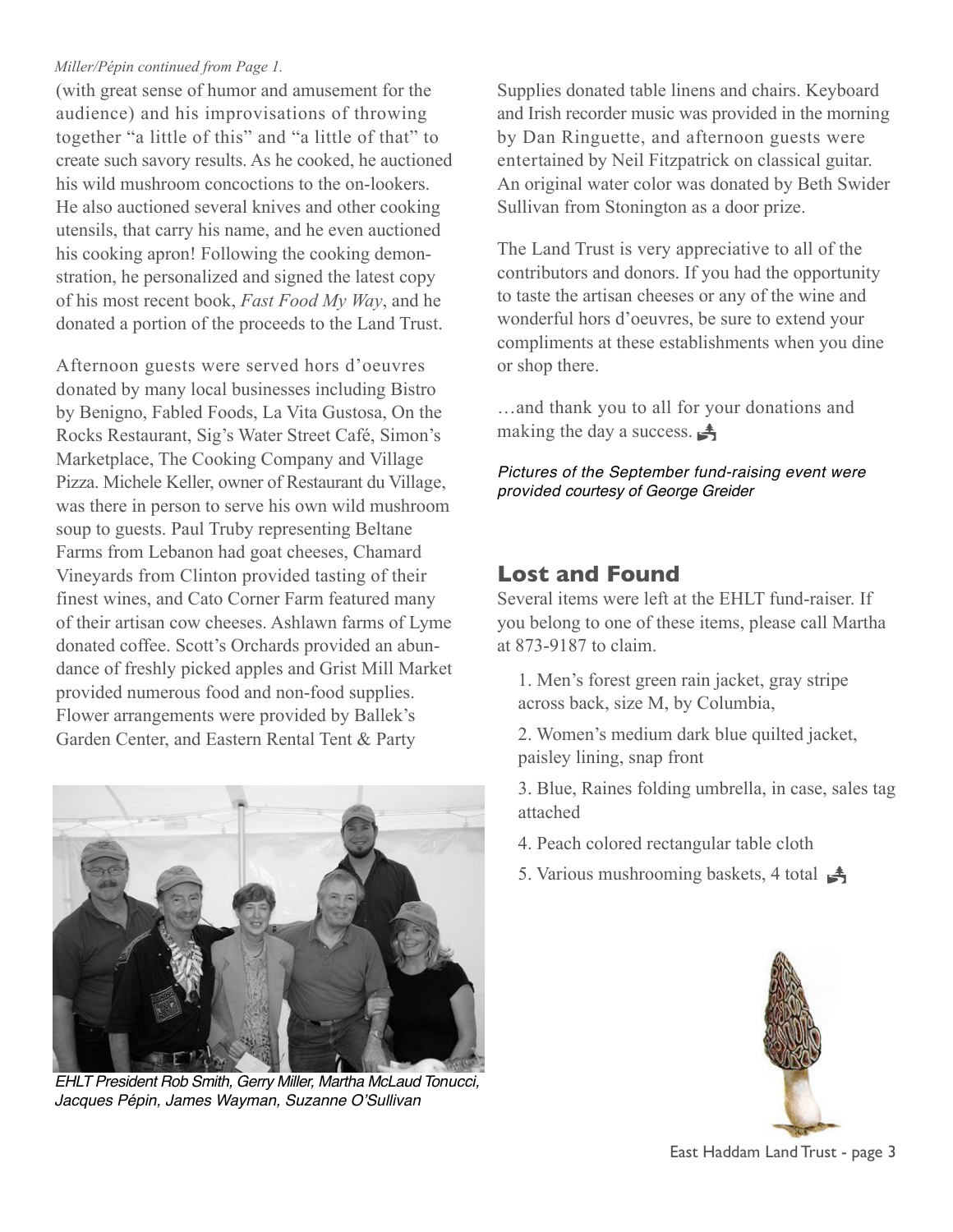#### **Conservation Easements Benefit All**

Conservation easements are valuable tools for land conservation. Easements allow property owners to guarantee permanent protection of their land while allowing them to continue private ownership and productive use of the land. These "development rights" can be either sold or donated, with varying tax benefits. This legally binding agreement is drawn up to satisfy the specific wishes of both the easement "seller" and the "holder," or typically a conservation organization that agrees to ensure that the terms of the easement are not violated, in perpetuity.

If you would like more information on conservation easements and other options for conserving your land, please contact EHLT President Rob Smith or another EHLT director.  $\triangleq$ 

#### **New Tax Breaks for Land Conservation**

One very important aspect of the East Haddam Land Trust's mission is helping landowners consider options for conserving their land. With this in mind, we would like to share with you some interesting news. Last summer, Congress passed what has been called the most dramatic tax code change for land conservation in 25 years. For the years of 2006 and 2007, the Pension Protection Act of 2006 makes land conservation financially possible for many landowners – especially moderate income farmers, ranchers and foresters – by dramatically enhancing the financial benefit they can receive from the federal tax deduction.

In addition, the Pension Protection Act allows older individuals to make a distribution from an IRA directly to a charity, and exclude that distribution from income. We encourage you to contact one of the East Haddam Land Trust directors for more information on this new law. You may also view the Pension Protection Act of 2006 online at:

<http://www.govtrack.us/data/us/bills.text/109/h/h4.pdf>  $\triangleq$ 

#### **Eightmile River Protection Strongly Backed**

In January 2006, over 300 citizens at a packed high school auditorium in East Haddam voted overwhelmingly to endorse a proposed management plan to protect the Eightmile River watershed and to seek designation as a national Wild and Scenic River. The vote was the

culmination of an intense effort by the Eightmile River Study Committee, local conservation organizations and concerned citizens to demonstrate public support for proactive watershed management in the three towns that fall within the watershed's borders: East Haddam, Lyme and Salem.

East Haddam resident and Study Committee member Sue Merrow said she was gratified by the level of public support shown for the Eightmile management plan. "It was one of the larger town meetings in recent memory, and when Senator Chris Dodd showed up to vote in support of the plan I knew we'd done a good job of getting the word out!"

The Eightmile project now enters the legislative arena in Washington for Congressional action. The designation resulting from this action would provide financial and personnel resources necessary to implement the river management plan. In the months ahead, citizens will have another opportunity to show their support of Eightmile protection to their representatives in Washington. For additional updates, visit the Eightmile River website ([www.eightmileriver.org](http://www.eightmileriver.org)) or contact Eightmile River Study Coordinator Damon Hearne at 860-345-8700.

#### **EHLT 2007 Calendar Now Available**

The EHLT's 2007 calendars have been mailed to current members and are once again available for free, thanks to the following sponsoring businesses: CEAAssociates, Dutch Oil Co, Ballek's Garden Center, Bistro by Benigno, Fox Hopyard, Ray of Light Farm, Fox Ledge Tack Shop, Goodspeed Musicals, and the Chestelm Health and Rehab Center.

Our special thanks also go out to the Assante family, Moodus Sportsman's Club, and for all the contributions made to the monthly listings of birthdays and other special dates.

Each calendar is chock-full of interesting nature notes, drawings, maps of Land Trust preserves, and other useful information.

Anyone interested in sponsoring a month in the 2008 calendar, contributing artwork or photos, or assisting in the calendar's production, printing or distribution may contact Martha McLaud Tonucci at 873-9187 or other Land Trust director.  $\triangle$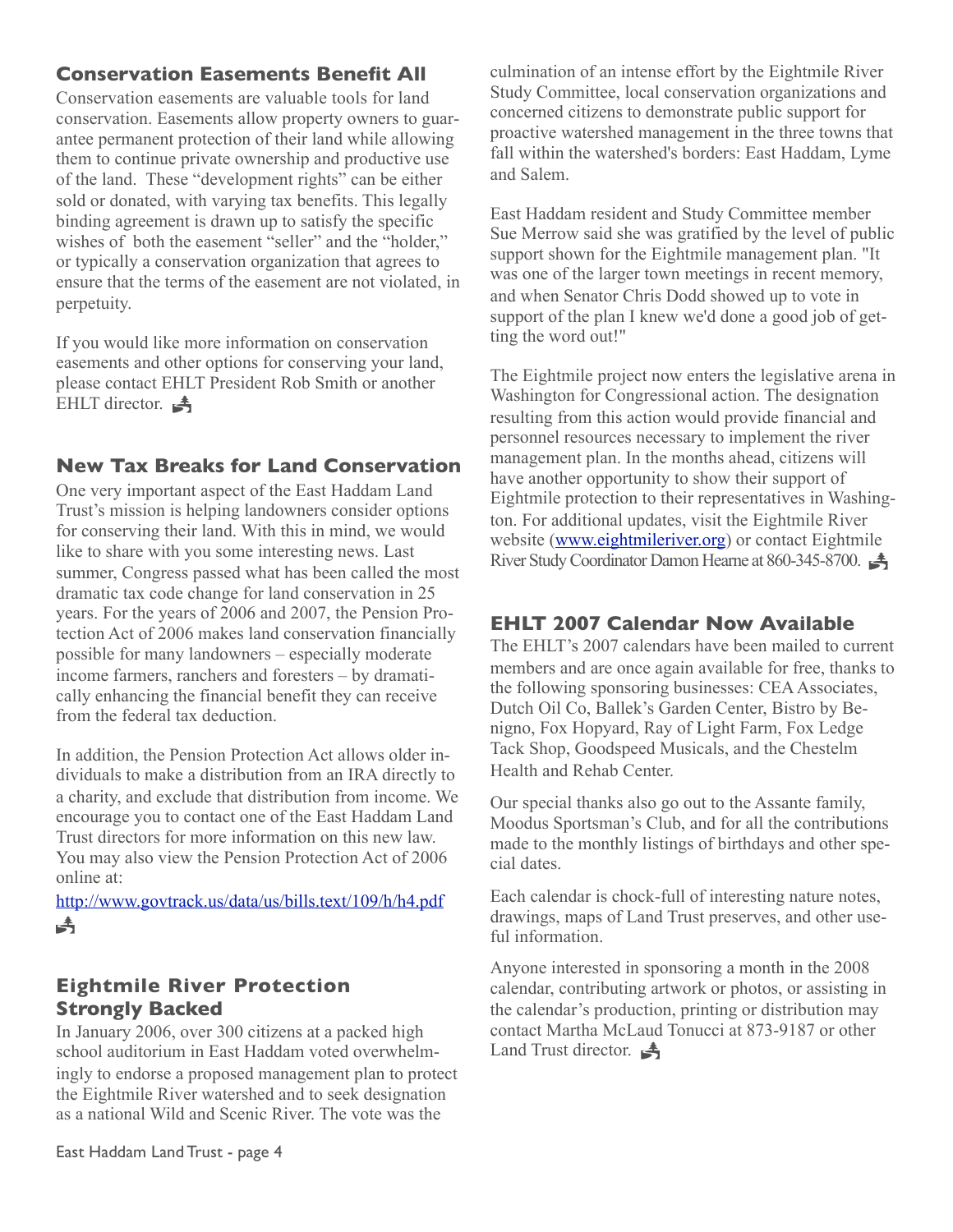# PSO The Year of the Monarch Butterfly



*Photo courtesy Kevin Staehley*

You may have noticed that this fall there have been a huge number of monarch butterflies…the highest number in about 10 years. Two years ago, the numbers were dismally low. Data in Connecticut are documented by volunteer researchers who tag monarch butterflies with a small pinky nail-sized "postage stamp" on the underside of the wing. It contains the identification of the tagger, date and place of tagging, a phone number and website to report the insect. Members of the Connecticut Butterfly Association purchased 800 tags this past fall. Richard Chyinski of Salem tagged about 500 of the butterflies himself.

The Monarch Butterfly, *Danaus plexippus*, is easily recognizable to most people. The deep orange wings are crossed with black veins, and white spots dot the wing margins. The females have darker veins on their wings, and the males have a distinctive black spot on each hind wing. Monarchs have nearly circumglobal distribution. There are two sub-populations in the United States, one west of the Rocky Mountains and the other east of the Rockies; it is thought that there may also be a separate Florida sub-population.

Monarchs are especially well known for their lengthy migrations - the time of their migrational journeys far exceeds the lifespan of the adults! Here in Connecticut, migrations are at their peak August through October. The eastern sub-population of adult monarchs, including those from Canada, have routes that converge in Texas, and then to the mountains of El Rosario northwest of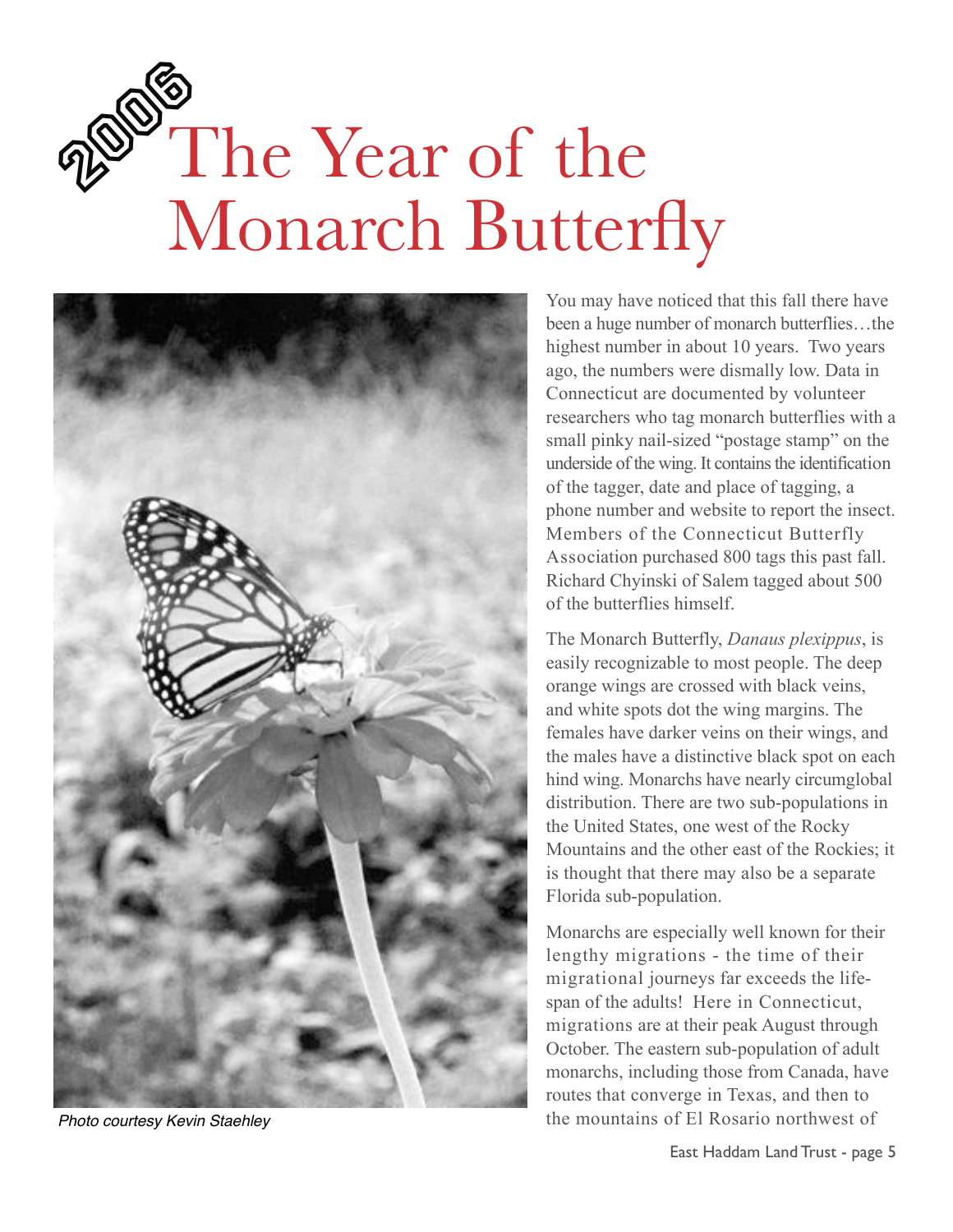Mexico City. In this area there are ten known roosting sites, each containing about 10 million butterflies. Butterflies roost in indigenous fir trees of Mexico's high altitude forests. Several of Chyinski's Monarchs have been recovered from this area.

Migration back north begins early in spring. They arrive along the Gulf coast in March and April, lay eggs on southern milkweeds and die. The offspring continue the migration north, arriving in Connecticut in June and July. These butterflies repeat the same process, laying eggs on milkweed, then dying. The extremely tiny eggs, mere specks, can be found on milkweed leaves. From the egg, a miniature larva the caterpillar - becomes an eating machine and grows rapidly. It soon spins itself into a chrysalis (pupa) form, hanging from a sturdy twig until the adult butterfly emerges from the chrysalis. By late summer, migration south begins again. This generation does not reproduce until it leaves the over-wintering location. It is this generation's children and greatgrandchildren that return to Connecticut in early summer!

Several factors influence population numbers. Normal fluctuations occur within nearly all species of animals, except exponentially growing human populations, depending on food supply and other environmental factors. Herbicides and pesticides are a major threat to any butterfly population. Other major problems, especially on coastal California, are unregulated logging operations and expanding housing developments. In addition, well-meaning but disastrous human presence by ecotourism poses a major threat.

Butterflies, including monarchs, will be attracted to most brightly colored flowers like zinnia, cosmos, marigolds, and buddleia. They will lay eggs, however, only on milkweed. The common milkweed, *Asclepias syriaca*, is found in fields and along roadsides. Although it can be planted in home gardens, it has deep roots that spread widely. A species highly recommended is *A. tuberosa*, the bright orange-flowered butterfly

East Haddam Land Trust - page 6

milkweed. Do NOT try to dig it from the wild! Seeds can be easily propagated, or plants are readily available at garden centers. Another pink/purpleflowered species is *A. incarnata*. It has a white variety called "Ice ballet" that is another good garden choice.

There are two major Monarch tagging weekends in Connecticut. One at Hammonassett is held the 3rd week in September, and one at Lighthouse Point during the 4th week. For more information, contact the Connecticut Butterfly Association, PO Box 9004, New Haven, CT 06532. Dues are \$15 per year, and field trips to study butterflies are held April through September. More information on tagging is available at [www.monarchwatch.org.](http://www.monarchwatch.org)

#### *-Martha McLaud Tonucci, EHLT Director*

*Information for this article provided by Richard Cyninski and Carol Lemmon, CT Butterfly Association*

#### **A new look for the EHLT Newsletter**

Photographs courtesy of Hale-Ray art class and a new, professional look will enhance upcoming EHLT newsletters. In this issue, the Monarch butterfly photo is the work of Hale-Ray ninth grader, Kevin Staehley. In addition, in future newsletters, you will notice small advertisements from some of the local businesses in the Moodus, East Haddam area. Business endorsements will be like a one-year EHLT membership and will help to underwrite the cost of printing and mailing newsletters and special notices. If you have a business and would like to contribute, please call Martha at 873-9187. !

Your Membership expires DECEMBER 2006. Please Renew today!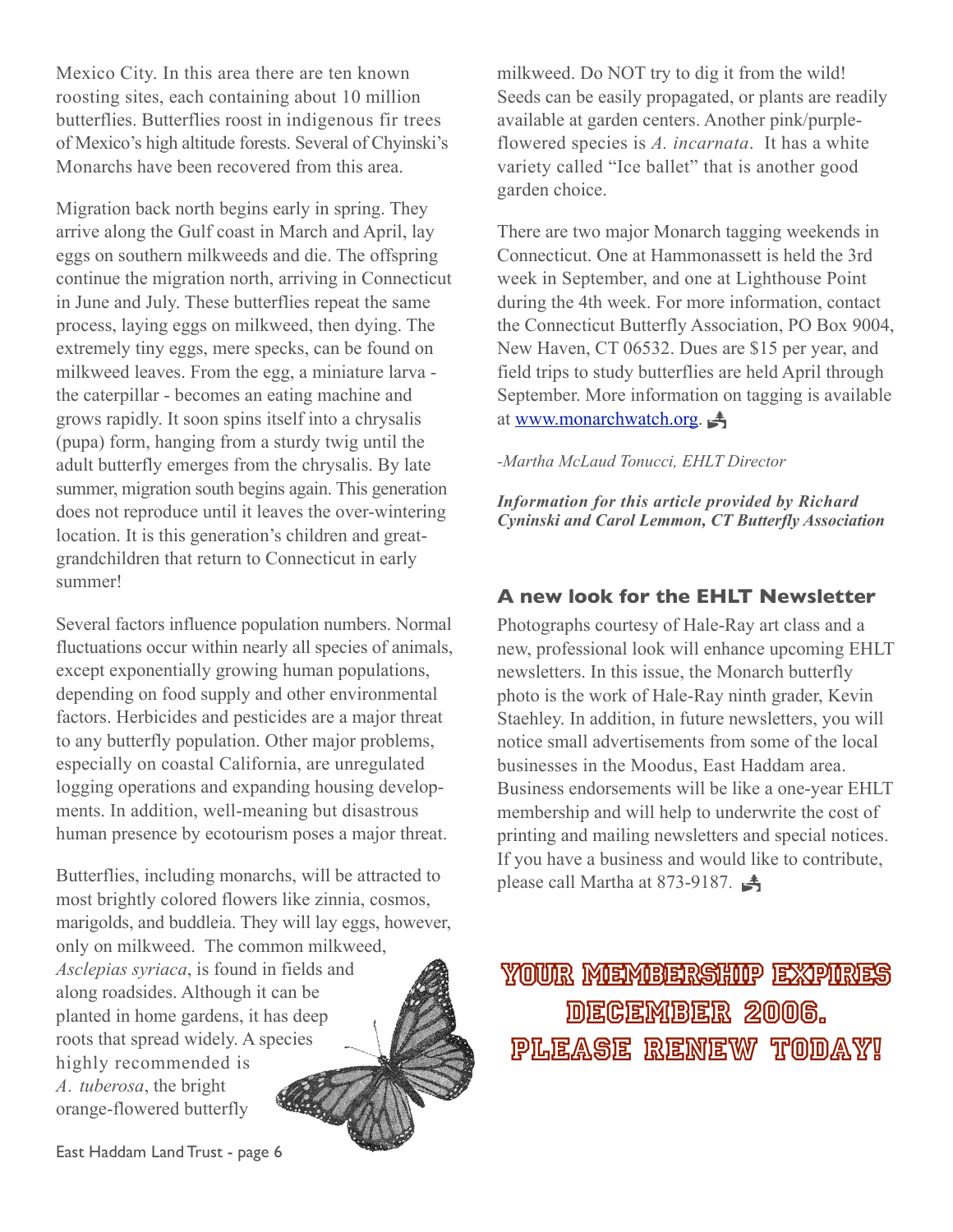**East Haddam Open Space and EHLT Preserves**



#### **Upcoming EHLT Events!**

#### *EHLT Annual Meeting*

*Friday, January 19, 2007, at 7PM*

#### *Town Grange Hall, Town Street*

Join us for the annual meeting of the EHLT membership at the Town Grange Hall. This year's guest speaker will be Mr. Paul Rego, a wildlife biologist with the Department of Environmental Protection. His presentation will be on black bears. The influx of black bears into Connecticut and occasionally East Haddam often makes the news. Mr. Rego specializes in fur bearing mammals with a large percentage of his time being devoted to managing our bear populations, so the talk will be very informative. Come learn with us about black bears in Connecticut. Presentation followed by Q & A.

#### *New Year's Day Walk: Chapman's Pond - 1PM*

Start off the year right with a guided hike through the 700 acre Chapman Pond Preserve. Owned and managed by The Nature Conservency, the State and EHLT, the preserve is home to over-wintering Bald Eagles who roost along the edge of Chapman Pond. Watch for details in the newspaper and on the EHLT website [\(www.ehlt.org\)](http://www.ehlt.org).Call Rob Smith or Barb Bloomberg for more information.

#### **EHLT 2006 Board of Directors**

| <b>President</b> Rob Smith  873-2189  |  |
|---------------------------------------|--|
| Vice President Anita Ballek  873-8878 |  |
| Treasurer George Geisey 526-2407      |  |
| Secretary Noelle Avakian 873-1994     |  |
| Directors Barbara Bloomberg 873-8758  |  |
|                                       |  |
|                                       |  |
|                                       |  |
| Martha McLaud Tonucci873-9187         |  |